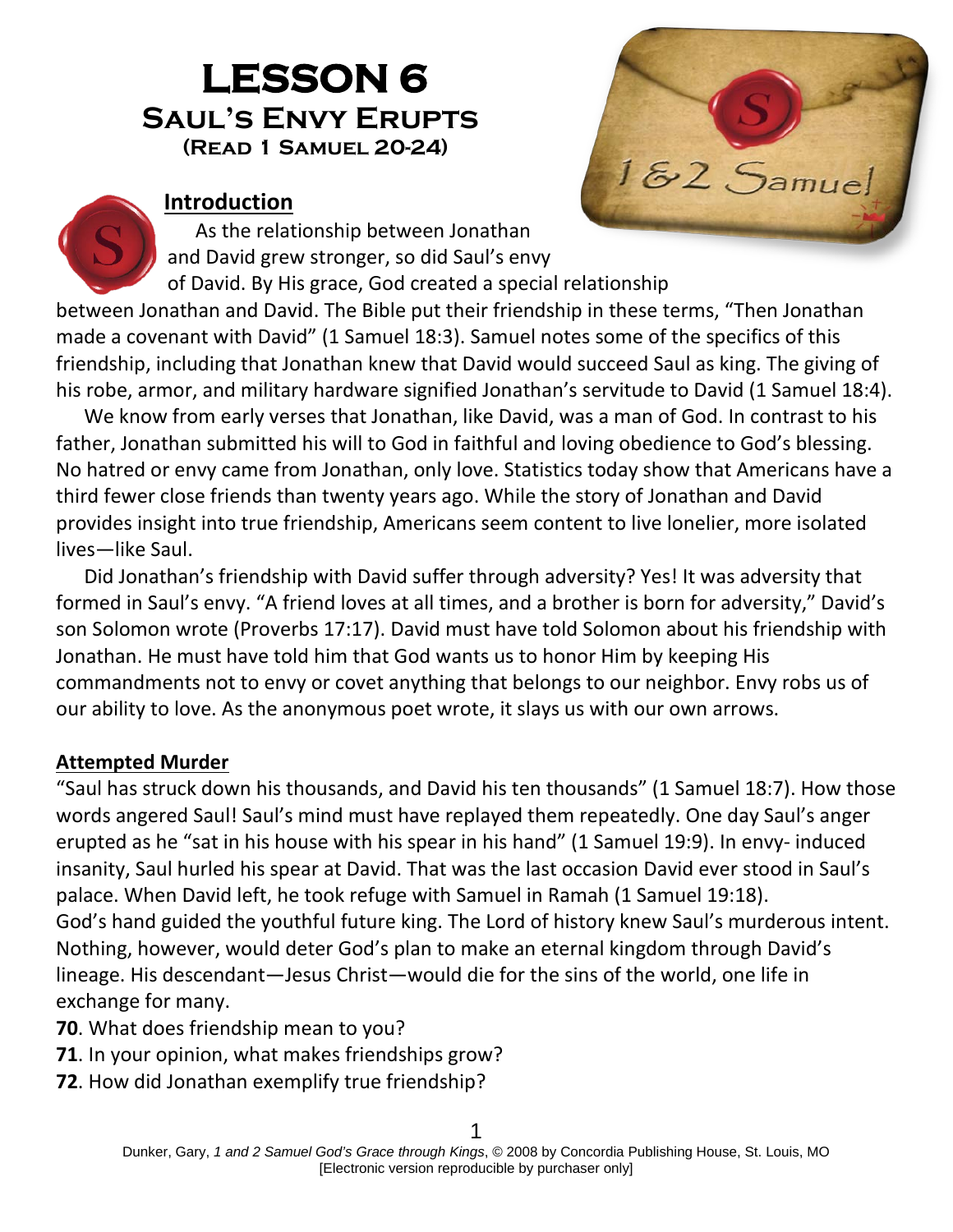

## **David and Jonathan**

Read 1 Samuel 20:1–22:5. David and Jonathan's relationship grew under adversity. Jonathan found himself in an awkward situation, caught between honoring his father and saving his friend's life.

- **73**. Perhaps you are familiar with the expression "Put the best construction on everything." How did Jonathan live out this expression?
- **74**. Saul's anger erupted against Jonathan because of his friendship with David. In what way did Jonathan respect his father while protecting David from his father's anger?
- **75**. After the Philistines stormed Shiloh and stole the ark, the Lord's priests moved to the city of Nob, some two miles northeast of Jerusalem. David sought asylum there. What two items did David receive from the priests at Nob?
	- **A**. 1 Samuel 21:6—
	- **B**. 1 Samuel 21:8–9—

## **Saul Murders God's Priests**

Read 1 Samuel 22:6–23. Saul pursued David to Nob and ordered the death of God's priests. He also "put to the sword" all living things in the city.

**76**. Verse 20 discloses the name of a lone survivor of this massacre. Who was this man? What happened to him (2 Samuel 8:15–17)?

## **David Saves Keilah**

Read 1 Samuel 23. Even with Saul's murderous horde following him, David paused to aid a city attacked by the Philistines. Note David's actions. Several times David stopped to inquire of the Lord.

- **77**. Think back to Saul's action regarding his unfaithful sacrifice. How did David's actions stand in contrast to Saul's?
- **78**. What assurances of victory did God offer David? Had you been David, how would you have felt after hearing God's words in verses 4, 11, and 12?
- **79**. David was also blessed with a visit from Jonathan, his dear friend. What evidence can you find that proves that David may have needed reassuring? What words of reassurance did Jonathan bring?

# **David Spares Saul's Life**

Read 1 Samuel 24. David found himself in an awkward situation. While hiding from Saul in a cave, David had an opportunity to take Saul's life. Instead of killing Saul, David only "cut off a corner" of Saul's robe.

- **80**. How did David's actions demonstrate a respect for God's chosen king—even though David knew that he would one day succeed him?
- **81**. If presented with an opportunity such as this, what would you have done?